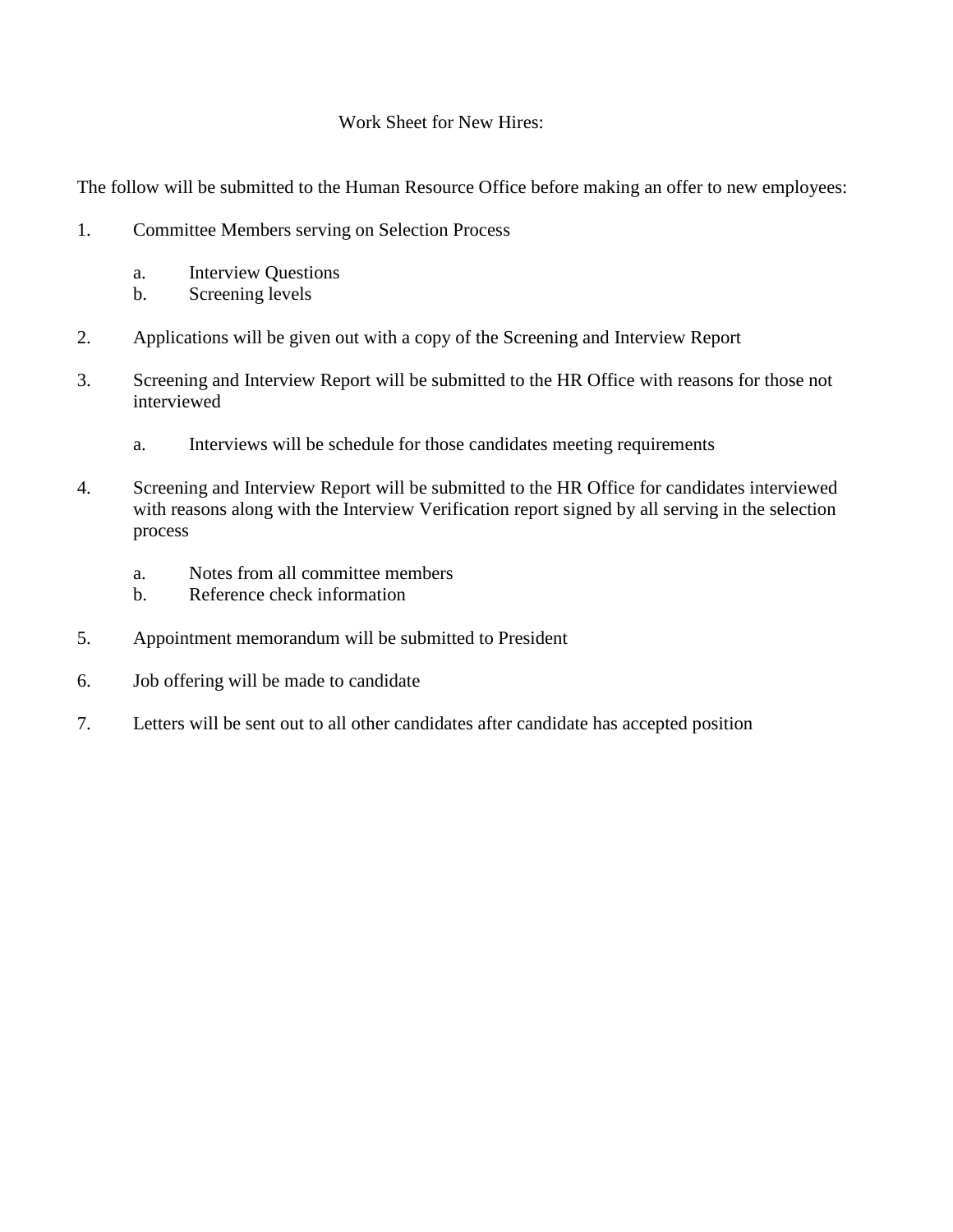#### **AFFIRMATIVE ACTION OFFICE HIRING PROCEDURES**

- 1. Appropriate dean and/or supervisor notifies President and Director of Human Resources and Business Operations in writing that a position will be filled. Once approved by the President, a copy of "Hiring Procedures" will be given to the supervisor for his immediate review before providing information for the Vacancy Announcement.
- 2. Supervisor presents a complete job description of job to be filled to the HR Director.
- 3. Human Resource office develops the job vacancy announcement. The following constraints must be addressed on the job vacancy announcement:
	- a. It must include the job description in detail
	- b. For professional positions (faculty and administrative) a statement must be made that the applicant must submit a completed application, transcripts of college work and at least three letters of reference to verify related occupational experience (teaching and other experience).
	- c. For classified positions all that is required is a state application. However, the job vacancy announcement must make it clear that the application must be complete to qualify the individual as an applicant.
	- d. The closing date for applications to be submitted.
	- e. The date for the job to begin.
- 4. The appropriate dean, Vice President and/or supervisor, the Vice President of Workforce Development and External Relations, the Vice President for Finance and Technology and the President must sign the job vacancy announcement before advertised.
- 5. The Human Resource department will be responsible to advertise the job as soon as the job vacancy announcement is approved.
- 6. While being advertised, the supervisor will submit screening levels and interview questions based on the advertised requirements for the position to the Human Resource office. Generally, the first screening will be based on "Required Items" on the announcement, the second screening will be based on the "Preferred Items" on the announcement and any other screening will be based on degree of meeting the required and preferred items (such as number of years experience, highest degree of education, number of years supervisory experience, etc.). The levels of screening must be developed prior to receiving applications.

If the position is a classified position, it is the prerogative of the supervisor to use a screening committee or carry out the screening procedures herself/himself. At the time of making this decision, the Supervisor will complete a "Responsibility For Screening Form" in the Human Resource office stating his/her preference and if a committee is desired, listing the names of committee members who are assigned to screen and interview candidates.

If the position is for a faculty member or administrator, a committee approach must be used unless the President approves in writing for the supervisor to carry out the procedure without a committee.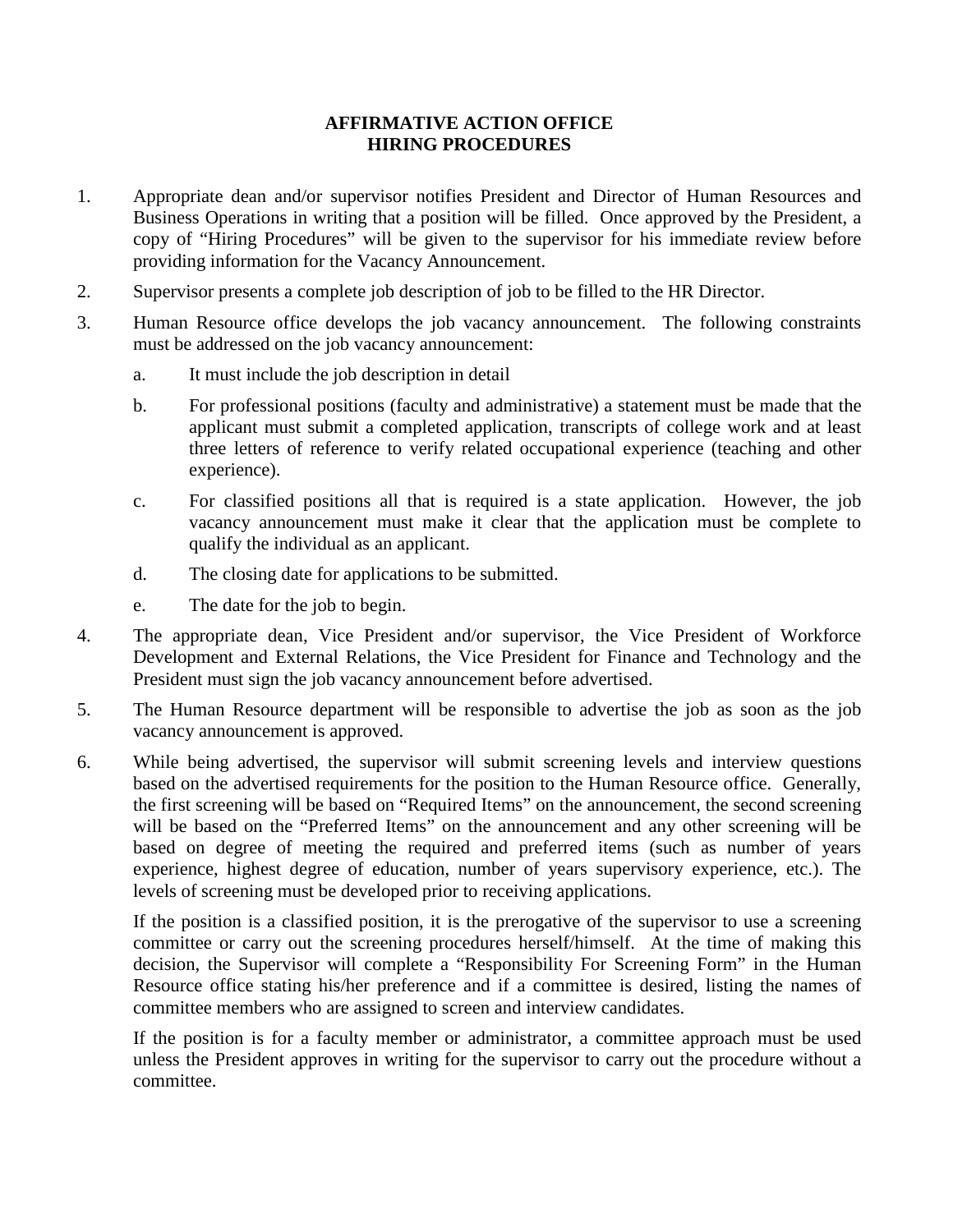Each hiring decision must be supported by the required documentation completed by the supervisor or committee if used.

The Affirmative Action officer will assist the supervisor or screening committee in developing levels of screening prior to closing date of applications.

- 7. After the closing date, Human Resource and Affirmative Action offices will work together to screen out candidates who fail to meet the level one criteria and will complete the reason for non-selection for each candidate screened from the process on the screening and interviewing report form.
- 8. The supervisor (or screening committee) will receive the applications of remaining candidates and the screening and interviewing report from the Human Resource office. At this point, the interviewing report form will include all names of applicants and the reasons for non-selection at the level one criteria as considered by the Human Resource and Affirmative Action offices. All remaining candidates will be considered by the supervisor or the committee as compared to level two or higher criteria. As candidates are screened from the process, a reason for non-selection will be placed on the screening report. (The reasons provided should match the criteria appearing on the criteria sheet attached to the screening report.)
- 9. The Human Resource office will coordinate with the supervisor or screening committee chairman to set up interviews. After being contacted by the Human Resource office, the potential interviewee has one week to arrange and complete his/her interview.
- 10. Supervisor (or committee) interviews candidates using questions related to the requirements for the position and job duties. A list of the basic questions must be filed with the Human Resource office prior to receiving the applications in the screening process (see Item 6). Auxiliary questions may be used during the interview to obtain the needed information.
- 11. When interviews are complete, the supervisor or committee must provide reasons for nonselection of all persons not recommended for hire on the screening report and complete the "Interview Verification Form". If a committee is doing the interviewing, no doubt more than one candidate will be identified for possible hire.

At this point, before making the final decision, the supervisor will perform reference and background checks to verify that information submitted by the potential candidate(s) for hire is accurate. If deemed necessary, the supervisor may also further interview the candidate(s) and administer skills analysis exercised to verify abilities to perform in the job setting. After verification of information and skills, the final identification of the best candidate for hire, the supervisor and the appropriate dean write a memo of appointment to the President and attach the completed screening report and verification from to indicate that all steps are completed.

- 12. The President notifies the Human Resource office and others of his approval to complete the hiring, after which the supervisor can offer the position to the candidate chosen and ask for a letter of acceptance. Supervisor should request hired candidate to maintain confidentiality of the offer until acceptance and other candidates can be notified.
- 13. Supervisor informs Director of HR of acceptance and instructing notification of all candidates not hired.

(Supervisors who choose to speak in person with in-house candidates who were not hired may do so, at their own discretion. However, this step is not part of the formal hiring procedure. If the Supervisor decided to do this, the conversations should not take place until letters are placed in the mail.)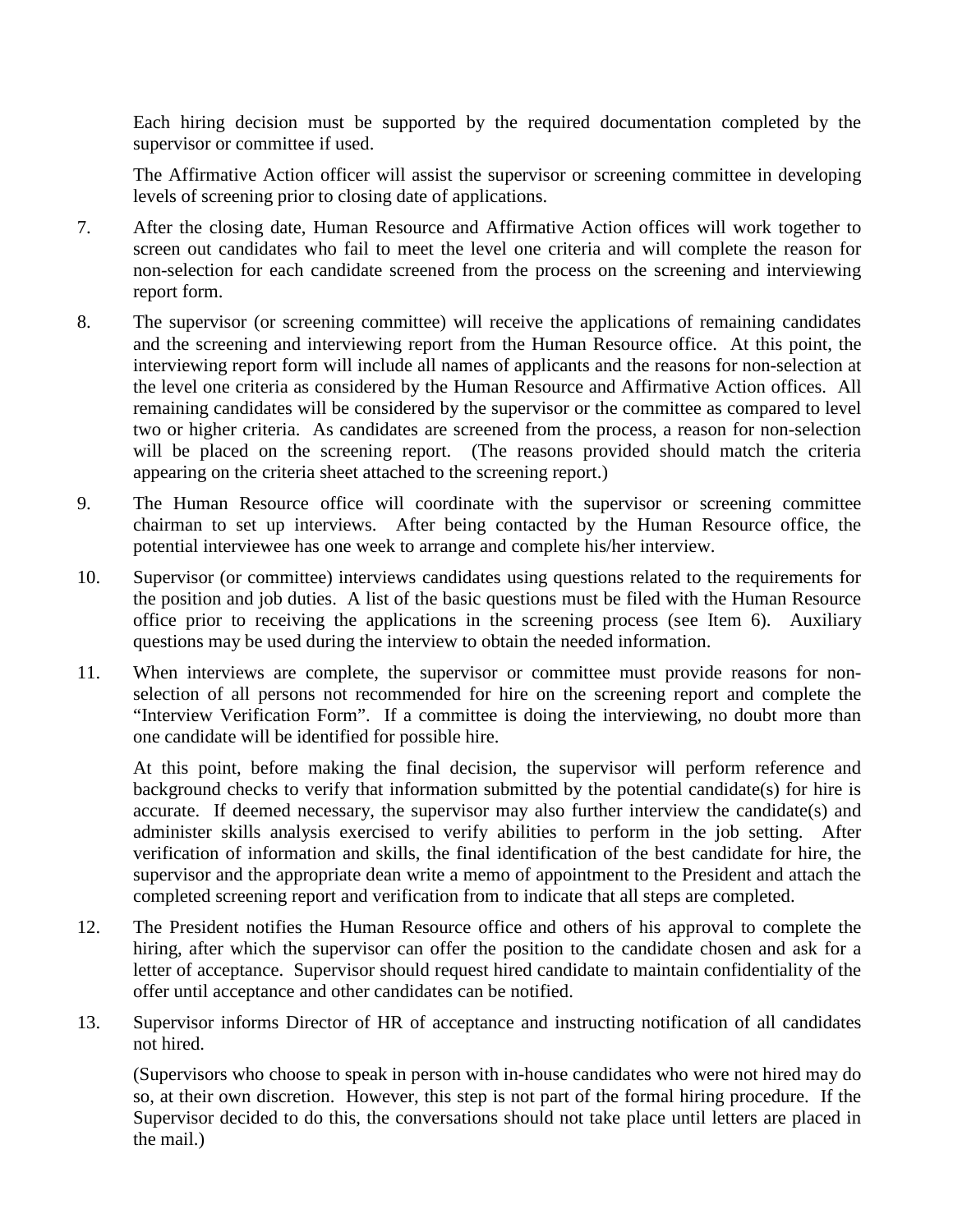## **AFFIRMATIVE ACTION OFFICE HIRING PROCEDURES FOR PART-TIME EMPLOYEES**

1. When part-time wage employees are hired the supervisor may act at his discretion to fill the position in a non-discriminatory manner. If the supervisor chooses to by-pass the procedure for hiring full time employees, he will take all responsibility for answering questions of those not hired.

At no time will a part-time employee be promoted into a full-time position. Should a part-time position develop into a full time position, then the hiring procedure outlined for full time employees must be followed. All part-time employees when hired should be told that any full time job must be applied for in the usual manner with no encouragement of being hired full time. The best qualified candidate must be hired for all full time positions.

- 2. All part-time professional positions which carry significant salaries must be advertised as usual. It will be the option of the supervisor to decide what additional procedures will be used to locate the best qualified candidate.
- 3. Part-time faculty will be filled as needed. Administrators will act in a responsible manner in filling such positions.
- 4. The President and the Vice President for Finance and Technology must approve all part-time job vacancy announcements before advertised.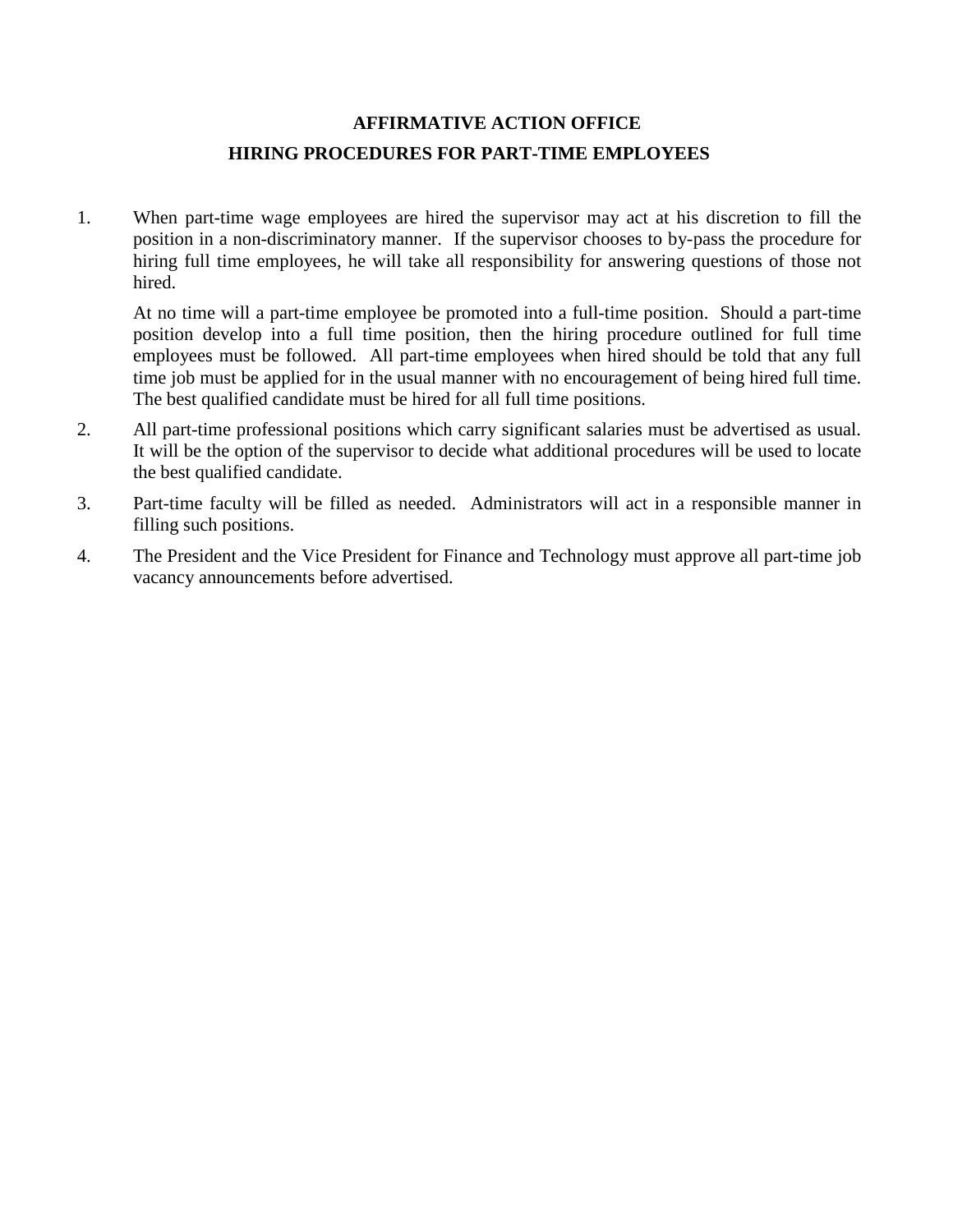### **RESPONSIBILITY FOR SCREENING FORM**

### *Option One*

As supervisor of the \_\_\_\_\_\_\_\_\_\_\_\_\_\_\_\_\_\_\_\_\_\_\_\_\_\_\_\_\_\_\_\_\_\_\_\_\_\_\_\_ position, I have decided to carry out all steps of the screening and interviewing responsibility without use of a committee. I realize that all documentation must be completed and filed with the Human Resource Office before notification of individual to be hired.

Supervisor's Signature

#### *Option Two*

| As supervisor of the                                                                                  | position, I have decided to make                     |  |
|-------------------------------------------------------------------------------------------------------|------------------------------------------------------|--|
| use of a screening and interviewing committee and will work with them to complete all documentation   |                                                      |  |
| required before notification of individual to be hired. Listed below are the members appointed to the |                                                      |  |
| Committee.                                                                                            | has agreed to serve as chairperson of the committee. |  |

Supervisor's Signature

#### **Committee Members Assisting In The Selection Process**

| 2. $\qquad \qquad$           |
|------------------------------|
|                              |
| 4. $\overline{\phantom{a}1}$ |
|                              |
|                              |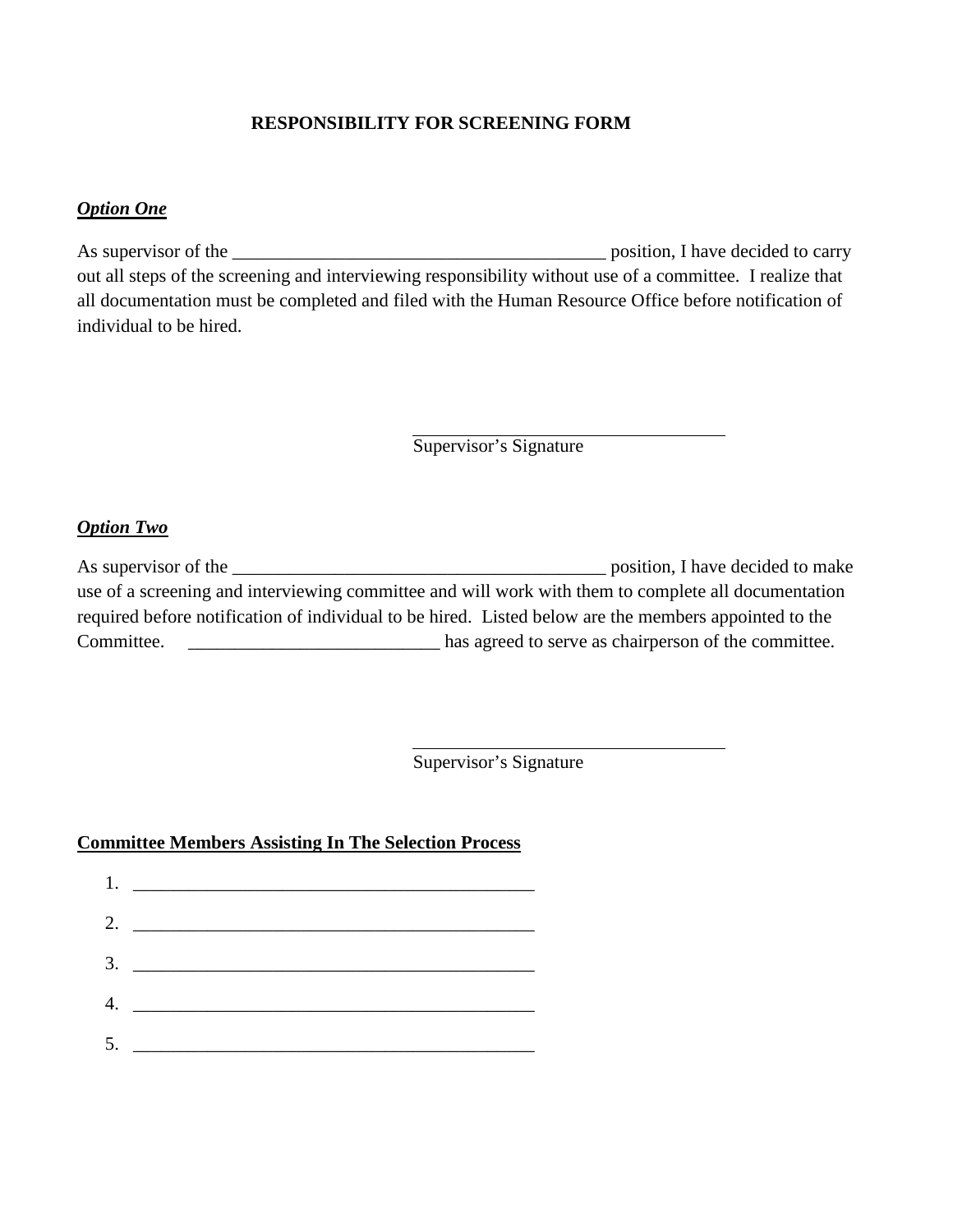# VIRGINIA COMMUNITY COLLEGE SYSTEM INTERVIEW VERIFICATION REPORT

| Position Applied For:         |      |
|-------------------------------|------|
| <b>Position Number:</b>       |      |
|                               |      |
|                               |      |
| Name of Applicant             |      |
|                               |      |
|                               |      |
| Questions asked are attached. |      |
|                               |      |
| Interviewed by:               |      |
|                               |      |
| Name/Title                    | Date |
| Name/Title                    |      |
|                               | Date |
| Name/Title                    | Date |
|                               |      |
| Name/Title                    | Date |
| Name/Title                    | Date |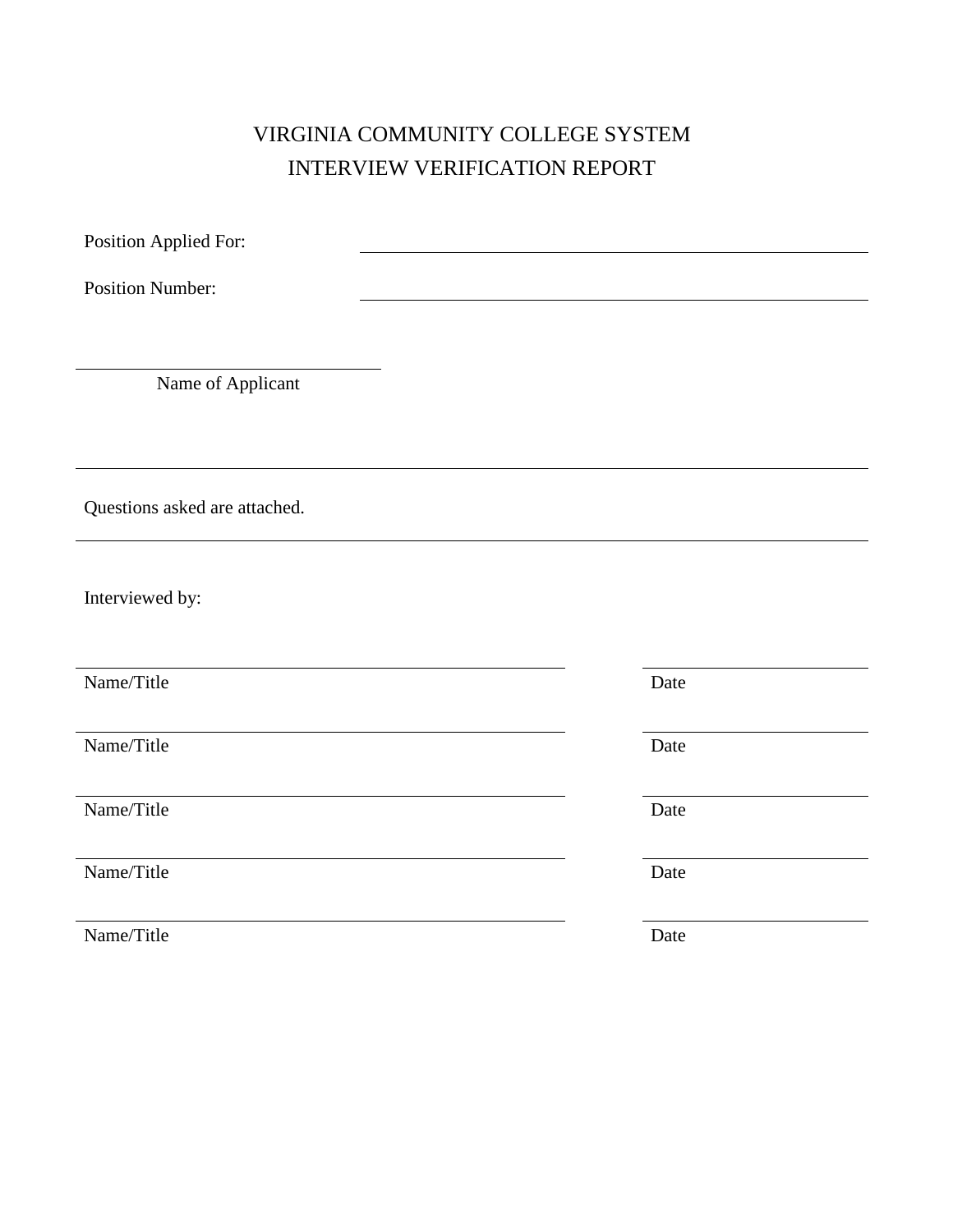# NEW RIVER COMMUNITY COLLEGE SCREENING AND INTERVIEWING REPORT

DEPARTMENT:\_\_\_\_\_\_\_\_\_\_\_\_\_\_\_\_\_\_\_\_\_\_\_\_\_

CLASSIFICATION TITLE:\_\_\_\_\_\_\_\_\_\_\_\_\_\_\_\_ POSITION NUMBER:

| NAME OF APPLICANTS | <b>INTERVIEWED</b><br>(YES OR NO) | <b>REASON FOR REJECTION</b> |
|--------------------|-----------------------------------|-----------------------------|
|                    |                                   |                             |
|                    |                                   |                             |
|                    |                                   |                             |
|                    |                                   |                             |
|                    |                                   |                             |
|                    |                                   |                             |
|                    |                                   |                             |
|                    |                                   |                             |
|                    |                                   |                             |
|                    |                                   |                             |
|                    |                                   |                             |
|                    |                                   |                             |
|                    |                                   |                             |
|                    |                                   |                             |
|                    |                                   |                             |
|                    |                                   |                             |

INDIVIDUAL SELECTED EFFECTIVE EMPLOYMENT DATE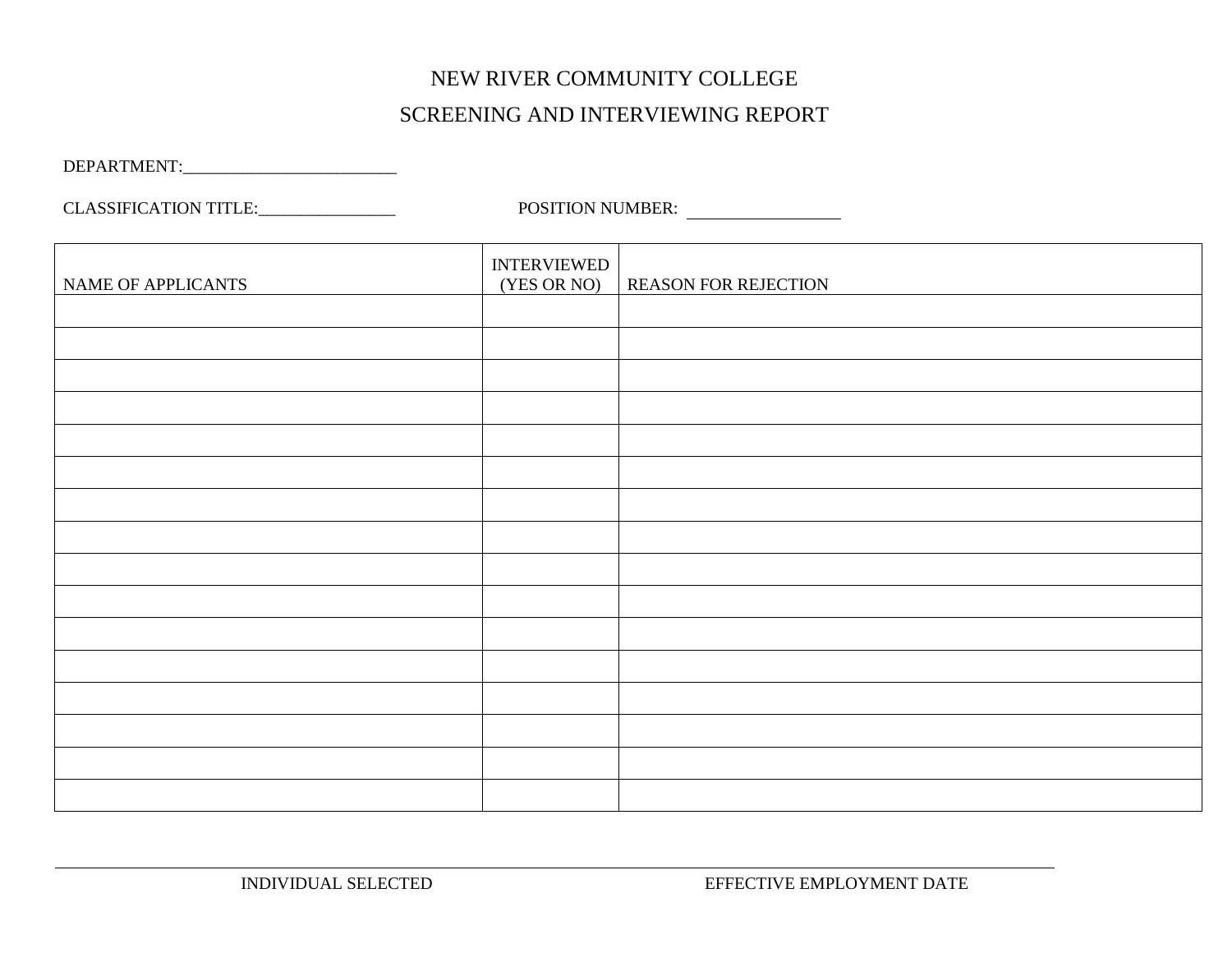## STATEMENT OF CONFIDENTIALITY FOR THE EMPLOYMENT PROCESS

- 1. In order to assure that the employment process is one of integrity and fair to all concerned, and to protect the effectiveness of the committee approach, it is expected that all employees of the college involved with the employment process maintain confidentiality.
- 2. In particular, it is imperative that all committee members keep, in the strictest of confidence, all activities involved in committee decision making. At no time, including the arranging for interviews, would a committee member communicate committee information to candidates. Further, at no time would a committee member discuss what took place in committee meetings. When serving as a committee member on an employment process, each individual member will consider the committee results as her/his results. A major function of the committee chairman is to obtain consensus before asking members to sign the Interview Verification Form. However, once the form is signed by all members, the decision is a decision of all members. To indicate otherwise is in violation of the Statement of Confidentiality.
- 3. It is expected that all supervisors will maintain confidence as to the person to be offered a job until the President has given approval and the Human Resource Office has written letters of non-selection to all applicants not hired. When an offer has been made it is expected that Supervisors will emphasize to the potential employee that confidentiality is expected until acceptance of the job and letters have been mailed to other candidates.
- 4. It is inappropriate for employees of the college not involved in a particular employment search to seek information from any person including committee members who are directly involved in the process. It is in the best interest of the college for committee members to remind others who solicit information of such confidentiality.

Pat Huber, President

\_\_\_\_\_\_\_\_\_\_\_\_\_\_\_\_\_\_\_\_\_\_\_\_\_\_\_\_